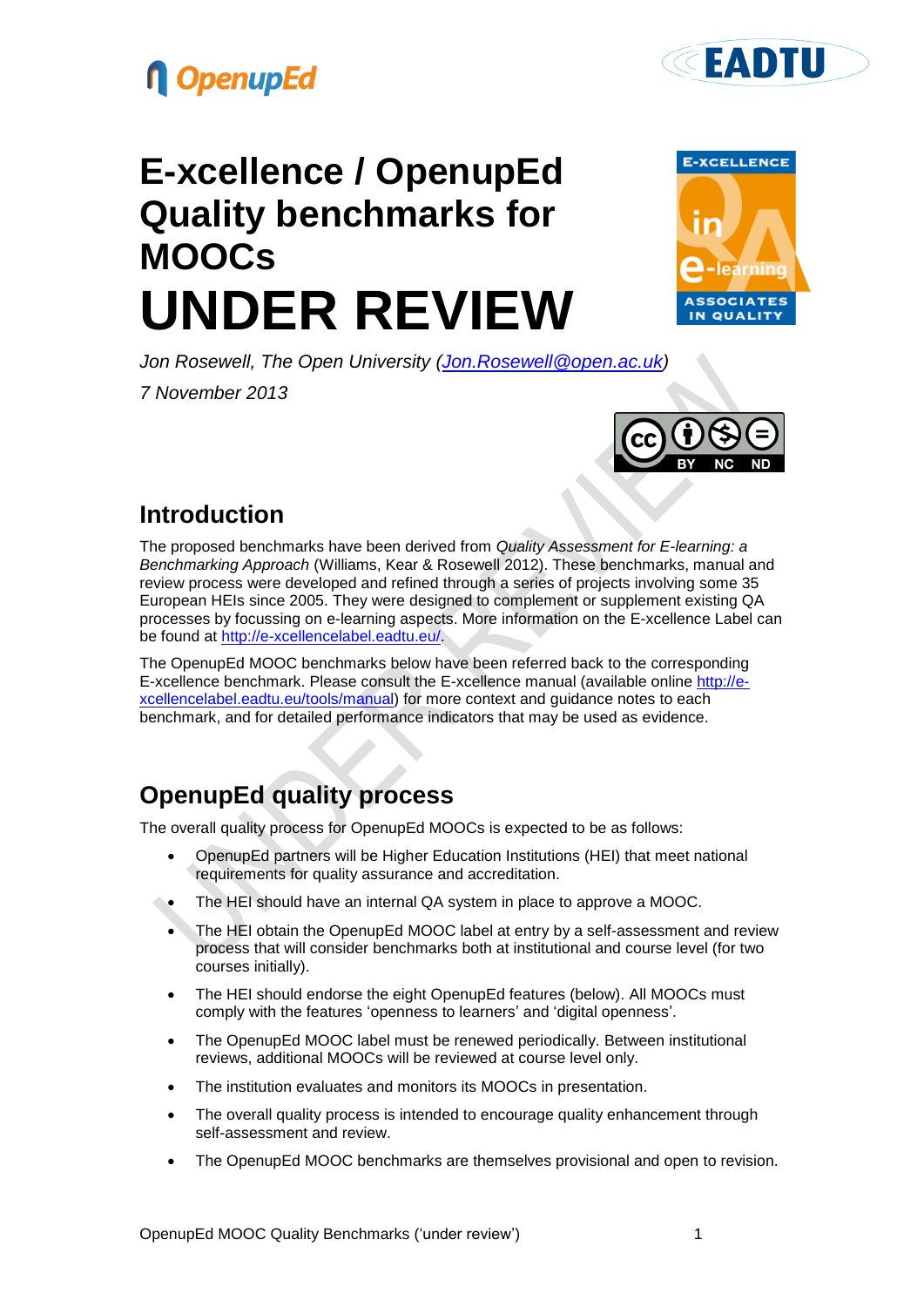



### **The OpenupEd features**

OpenupEd promises to bring some distinctive features to the MOOC landscape. OpenupEd aims to contribute to an opening up of education to the benefit of both of learners and of wider society while reflecting European values such as equity, quality and diversity.

To ensure that OpenupEd courses meet this mission, courses should show eight common features:

- Openness to learners
- Digital openness
- Learner-centred approach
- Independent learning
- Media-supported interaction
- Recognition options
- Quality focus
- Spectrum of diversity

The benchmarks below have been mapped to these features. This means that the benchmarks can also be used to gather evidence that a MOOC (or more broadly a program of MOOCs) support the OpenupEd features. In turn, supporting these features helps to ensure that OpenupEd MOOCs reflect the values of equity, quality and diversity.

#### **Openness to learners**

This captures aspects such as: open entry (no formal pre-requisites), freedom to study at time, place and pace of choice, flexible pathways, suitability for a wide variety of lifelong learners. In a broader perspective this feature stresses the importance of being open to learners' needs.

#### **Digital openness**

Courses should be available online for free but in addition apply open licensing so that material and data can be reused, remixed, reworked and redistributed (e.g. using CC-BY-SA or similar)

#### **Learner-centred approach**

Courses should aid students to construct their own learning from a rich environment, and to share and communicate it with others; they should not simply focus on the transmission of content knowledge to the student.

#### **Independent learning**

A MOOC should provide high quality materials to enable an independent learner to progress through self-study.

#### **Media-supported interaction**

Course materials should make best use of online affordances (interactivity, communication, collaboration) as well as rich media (video and audio) to engage students with their learning.

#### **Recognition options**

Successful course completion should be recognised as indicating worthwhile educational achievement.

#### **Quality focus**

There should be a consistent focus on quality in the production and presentation of a MOOC.

#### **Spectrum of diversity**

A course should be inclusive and accessible to the wide diversity of citizens.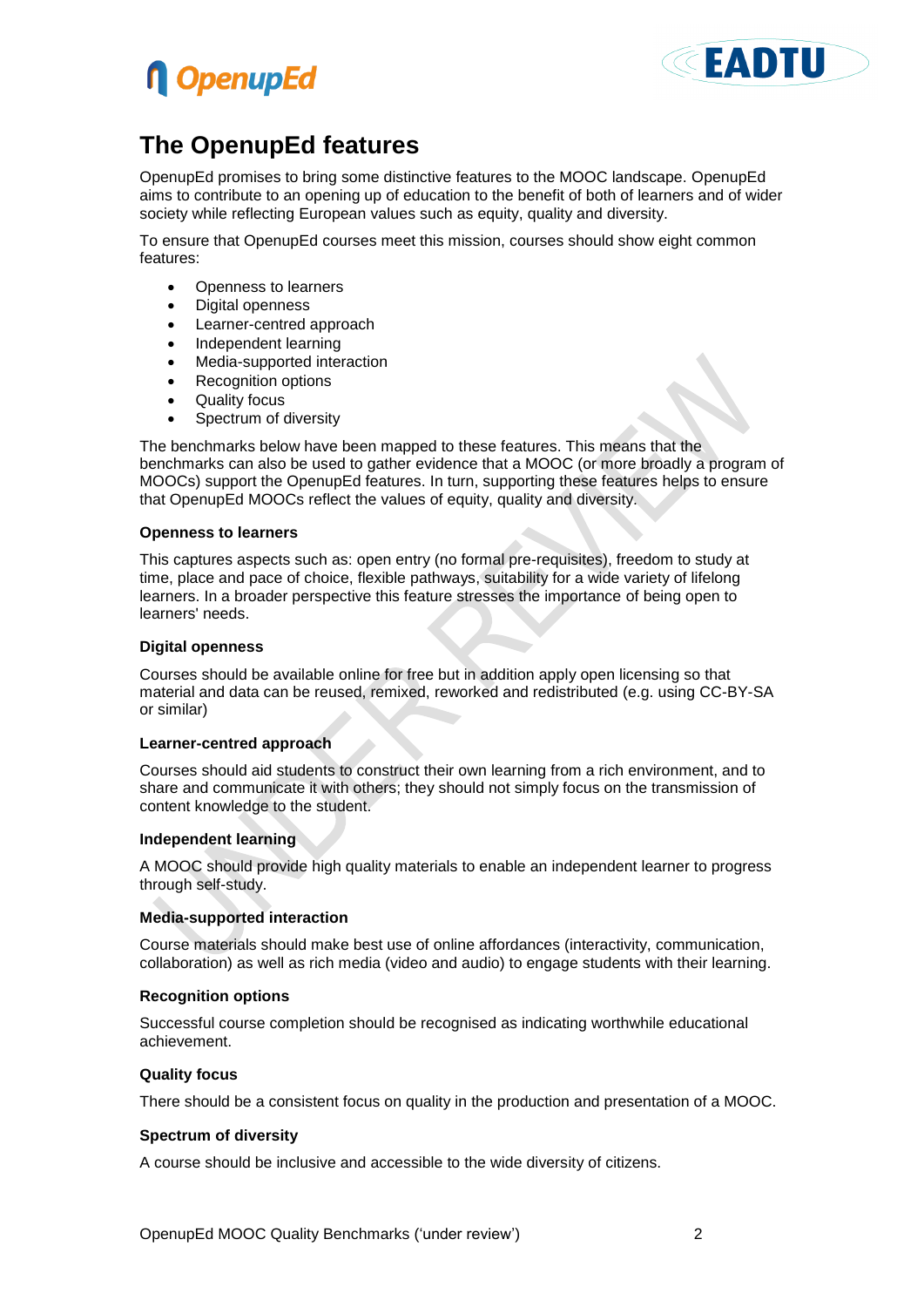# **n** OpenupEd

### **How to use the benchmarks**

The benchmarks can be used as an initial self-evaluation on which to base a more detailed review. The initial assessment should make an initial judgement of how fully each benchmark is achieved. It will also highlight where benchmarks may not be fully appropriate or which fail to capture aspects of good practice in your HEI and MOOC and where additional indicators might be helpful.

A more detailed self-evaluation should follow up by first agreeing a set of benchmarks that fit your HEI and MOOC. Evidence should then be gathered, ideally by a small team that includes different stakeholders such as management, academics, course designers, tutors and students. The output from this self-evaluation should be an agreed document that provides, for each benchmark, a judgment of achievement supported by brief evidence. A roadmap of improvement actions should then be prepared.

The self-evaluation and improvement roadmap will form the basis for a review and discussion with external experts. The OpenupEd label will be awarded on the outcome of this final review. Note that it is not expected that every benchmark will be achieved by every HEI and a diversity of approaches is welcomed.

### **Key to table**

### **OpenupEd features Levels**

- OL Openness to learners NA Not achieved
- 
- LC Learner-centred approach LA Largely achieved
- IL Independent learning FA Fully achieved
- MI Media-supported interaction
- RO Recognition options
- QF Quality focus
- SD Spectrum of diversity

#### The first column of the table gives a reference to the corresponding benchmark in the E-xcellence manual. Please refer to the manual for background and detailed indicators.

### **References**

Williams, K; Kear, K and Rosewell, J (2012). *Quality Assessment for E-learning: a Benchmarking Approach* (2nd ed.). Heerlen, The Netherlands: European Association of Distance Teaching Universities (EADTU). [available online: [http://e](http://e-xcellencelabel.eadtu.eu/tools/manual)[xcellencelabel.eadtu.eu/tools/manual\]](http://e-xcellencelabel.eadtu.eu/tools/manual)

- 
- DO Digital openness **PA Partially achieved** 
	-
	-

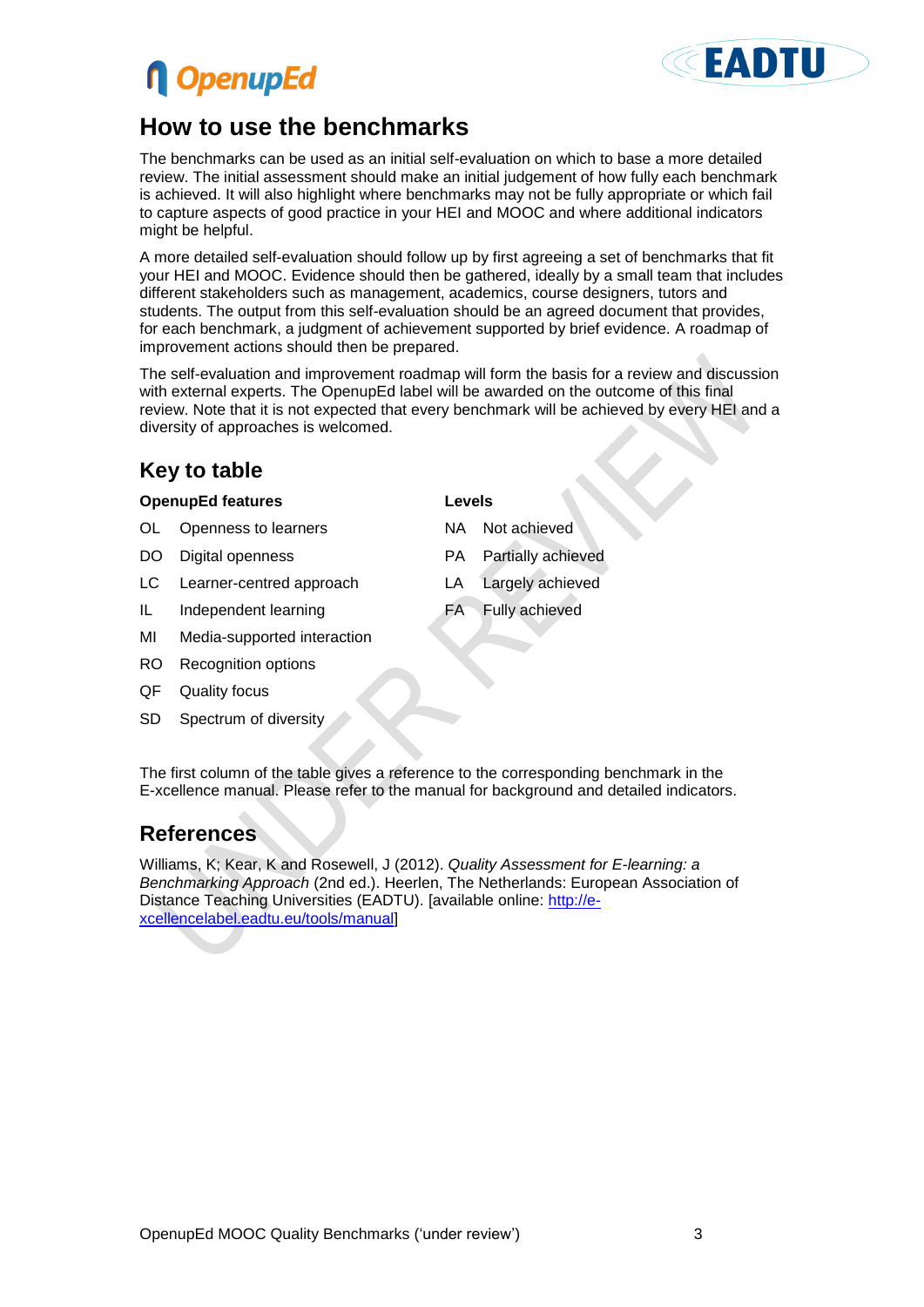



|              | Benchmark / indicator                                                                                                                                                                                                                      |                | OL                       | <b>DO</b>        | LC.                         | IL                      | MI                             | <b>RO</b>              | QF            | $\overline{\text{SD}}$   |  | <b>NA</b>    | PA               | LA                  | FA             |  |  |  |
|--------------|--------------------------------------------------------------------------------------------------------------------------------------------------------------------------------------------------------------------------------------------|----------------|--------------------------|------------------|-----------------------------|-------------------------|--------------------------------|------------------------|---------------|--------------------------|--|--------------|------------------|---------------------|----------------|--|--|--|
| #            | <b>Benchmark / indicator</b>                                                                                                                                                                                                               |                | <b>OpenupEd values</b>   |                  |                             |                         |                                |                        |               |                          |  |              | Rating           |                     |                |  |  |  |
|              |                                                                                                                                                                                                                                            | #<br>e-next BM | ೆ<br>Openness<br>earners | Digital openness | _earner-centred<br>approach | Independent<br>learning | Media-supported<br>interaction | Recognition<br>options | Quality focus | Spectrum of<br>diversity |  | Not adequate | Partial adequate | adequate<br>Largely | Fully adequate |  |  |  |
|              | <b>Institutional level</b>                                                                                                                                                                                                                 |                |                          |                  |                             |                         |                                |                        |               |                          |  |              |                  |                     |                |  |  |  |
|              | <b>Strategic management</b>                                                                                                                                                                                                                |                |                          |                  |                             |                         |                                |                        |               |                          |  |              |                  |                     |                |  |  |  |
| $\mathbf 1$  | The institution has a MOOC strategy that relates to its overarching strategies<br>for e-learning, open education and open licensing.                                                                                                       | $\overline{1}$ | X                        |                  |                             |                         |                                |                        | X             | X                        |  |              |                  |                     |                |  |  |  |
| $\mathbf{2}$ | Monitoring and research of educational and technological developments<br>inform the development of MOOCS. There is an organisational framework to<br>foster such innovation and development.                                               | $\overline{2}$ |                          |                  |                             |                         |                                |                        | $\mathbf{x}$  |                          |  |              |                  |                     |                |  |  |  |
| 3            | The institution has a strategy for the appropriate resourcing of MOOC<br>development. It has a business model, appropriate to the institutional<br>mission, that addresses the sustainability of MOOC programmes.                          | 3              |                          |                  |                             |                         |                                |                        |               |                          |  |              |                  |                     |                |  |  |  |
| 4            | The institution has a service relationship to MOOC participants that<br>addresses ethical and legal dimensions.                                                                                                                            | 4              |                          |                  |                             |                         |                                |                        |               | X                        |  |              |                  |                     |                |  |  |  |
| 5            | Collaborative and partnership activities have clearly defined roles and<br>responsibilities and operational agreements exist where appropriate. Policies<br>exist to cover issues such as intellectual property rights and open licensing. | 5              |                          | $\mathbf{x}$     |                             |                         |                                |                        |               |                          |  |              |                  |                     |                |  |  |  |
| 6            | The institution has a quality policy that relates to national frameworks, and<br>the MOOC offering is related to that process.                                                                                                             |                |                          |                  |                             |                         |                                |                        | X             |                          |  |              |                  |                     |                |  |  |  |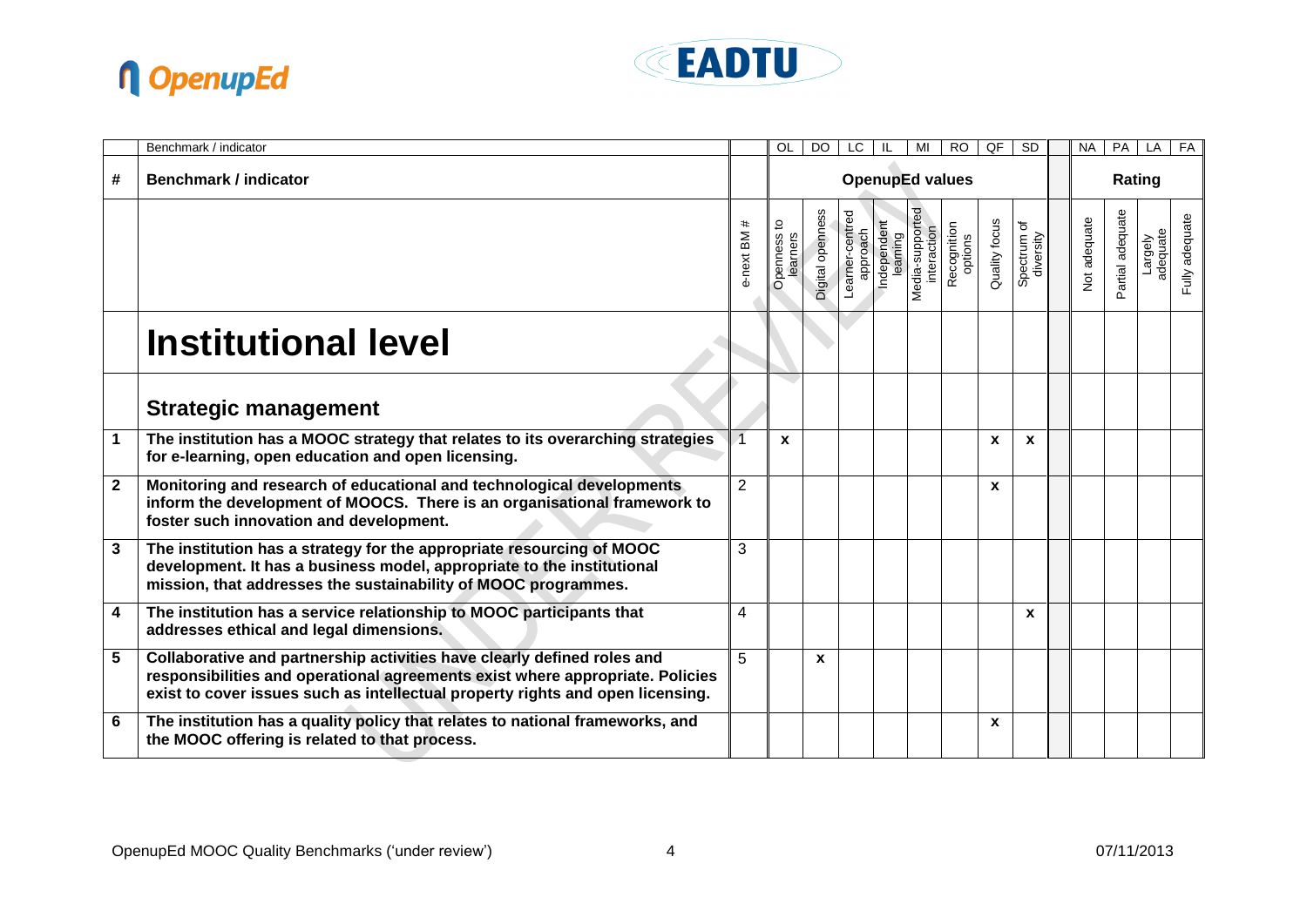



|                | Benchmark / indicator                                                                                                                                                                                                                  |                  | OL           | DO.              | LC          |              |              | RO | QF           | <b>SD</b> | <b>NA</b> | <b>PA</b> | LA | FA |
|----------------|----------------------------------------------------------------------------------------------------------------------------------------------------------------------------------------------------------------------------------------|------------------|--------------|------------------|-------------|--------------|--------------|----|--------------|-----------|-----------|-----------|----|----|
|                | <b>Curriculum design</b>                                                                                                                                                                                                               |                  |              |                  |             |              |              |    |              |           |           |           |    |    |
| $\overline{7}$ | The institution makes explicit the relationship between its MOOC portfolio<br>and its mainstream curriculum.                                                                                                                           | 6                | $\mathbf{x}$ |                  |             |              |              | X  |              |           |           |           |    |    |
| 8              | The MOOC portfolio provides for the development of students' cognitive<br>skills, key/transferrable skills, and professional/practical skills in addition to<br>knowledge and understanding.                                           | 8                |              |                  | $\mathbf x$ | $\mathbf{x}$ |              | X  |              |           |           |           |    |    |
|                |                                                                                                                                                                                                                                        |                  |              |                  |             |              |              |    |              |           |           |           |    |    |
|                | <b>Course design</b>                                                                                                                                                                                                                   |                  |              |                  |             |              |              |    |              |           |           |           |    |    |
| 9              | The institution provides templates or guidelines for layout and presentation<br>of MOOCS to support consistency across the portfolio. These templates have<br>the flexibility to accommodate a range of teaching and learning methods. | 16               |              | $\boldsymbol{x}$ |             |              |              |    |              | X         |           |           |    |    |
| 10             | Course materials, including the intended learning outcomes, are regularly<br>reviewed, up-dated and improved using feedback from stakeholders.                                                                                         | 18               |              |                  |             |              |              |    | $\mathbf{x}$ |           |           |           |    |    |
| 11             | The institution specifies an open licence for MOOC components, and has a<br>mechanism to track intellectual property rights.                                                                                                           |                  |              | $\mathbf{x}$     |             |              |              |    |              |           |           |           |    |    |
|                |                                                                                                                                                                                                                                        |                  |              |                  |             |              |              |    |              |           |           |           |    |    |
|                | <b>Course delivery</b>                                                                                                                                                                                                                 |                  |              |                  |             |              |              |    |              |           |           |           |    |    |
| 12             | The MOOC platform is reliable, secure and assures appropriate levels of<br>privacy. Provision is made for system maintenance, monitoring and review of<br>performance.                                                                 | 19,<br>20,<br>21 |              | $\mathbf{x}$     |             |              | $\mathbf x$  |    |              |           |           |           |    |    |
| 13             | The MOOC platform provides a range of online tools which are appropriate<br>for the educational models adopted.                                                                                                                        | 22               |              |                  | X           | $\mathbf{x}$ | $\mathbf{x}$ |    |              | X         |           |           |    |    |
| 14             | Material and information provided on the MOOC platform is regularly                                                                                                                                                                    | 24               |              | $\mathbf{x}$     |             |              |              |    | $\mathbf{x}$ |           |           |           |    |    |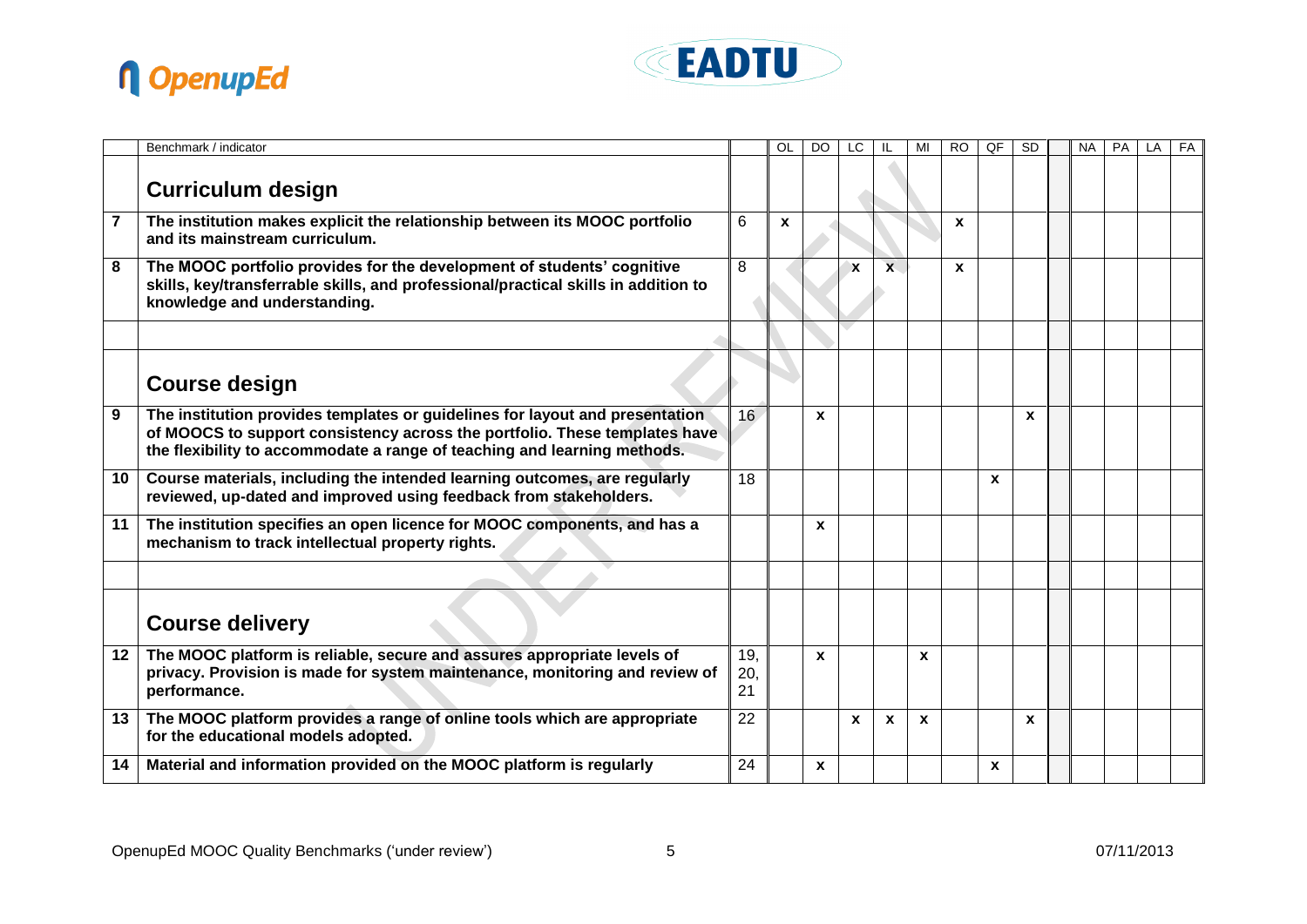



|    | Benchmark / indicator                                                                                                                                                                                                                                                                             |           | OL           | DO | LC |              | MI           | <b>RO</b> | QF           | <b>SD</b>    | <b>NA</b> | <b>PA</b> | LA | FA |
|----|---------------------------------------------------------------------------------------------------------------------------------------------------------------------------------------------------------------------------------------------------------------------------------------------------|-----------|--------------|----|----|--------------|--------------|-----------|--------------|--------------|-----------|-----------|----|----|
|    | monitored, reviewed and updated. The responsibility for this is clearly<br>defined and those responsible have appropriate and secure access to the<br>system to enable revision and updating.                                                                                                     |           |              |    |    |              |              |           |              |              |           |           |    |    |
|    |                                                                                                                                                                                                                                                                                                   |           |              |    |    |              |              |           |              |              |           |           |    |    |
|    | <b>Staff support</b>                                                                                                                                                                                                                                                                              |           |              |    |    |              |              |           |              |              |           |           |    |    |
| 15 | The institution provides appropriate training for academic and support staff<br>to develop the skills required to develop and deliver e-learning.                                                                                                                                                 | 25,<br>26 |              |    |    |              |              |           | $\mathbf{x}$ |              |           |           |    |    |
| 16 | Educational research and innovation in e-learning are regarded as high<br>status activities. There are mechanisms for the dissemination of good<br>practice.                                                                                                                                      | 27,<br>28 |              |    |    |              |              |           | $\mathbf{x}$ |              |           |           |    |    |
| 17 | The institution provides adequate support and resources to MOOC staff and<br>manages workloads appropriately.                                                                                                                                                                                     | 29,<br>30 |              |    |    |              |              |           | X            |              |           |           |    |    |
|    |                                                                                                                                                                                                                                                                                                   |           |              |    |    |              |              |           |              |              |           |           |    |    |
|    | <b>Student support</b>                                                                                                                                                                                                                                                                            |           |              |    |    |              |              |           |              |              |           |           |    |    |
| 18 | MOOC students are provided with clear and up-to-date information about<br>courses including aims/objectives, learning and assessment methods,<br>workload and prerequisite knowledge. Where possible, courses should be<br>related to national or European academic frameworks or specifications. | 31        | $\mathbf{x}$ |    |    | X            |              | X         |              |              |           |           |    |    |
| 19 | The rights, roles and responsibilities of MOOC students and those of their<br>institution are clearly stated.                                                                                                                                                                                     | 32        | $\mathbf{x}$ |    |    | X            |              |           |              |              |           |           |    |    |
| 20 | The institution uses social networking to foster academic communities<br>among MOOC students.                                                                                                                                                                                                     | 9,<br>33  |              |    | X  |              | $\mathbf{x}$ |           |              | $\mathbf{x}$ |           |           |    |    |
| 21 | MOOC students have clear routes to academic, technical and administrative<br>support. The level of support provided by the institution is clearly stated.                                                                                                                                         | 34.<br>35 |              |    | X  | $\mathbf{x}$ |              |           |              |              |           |           |    |    |